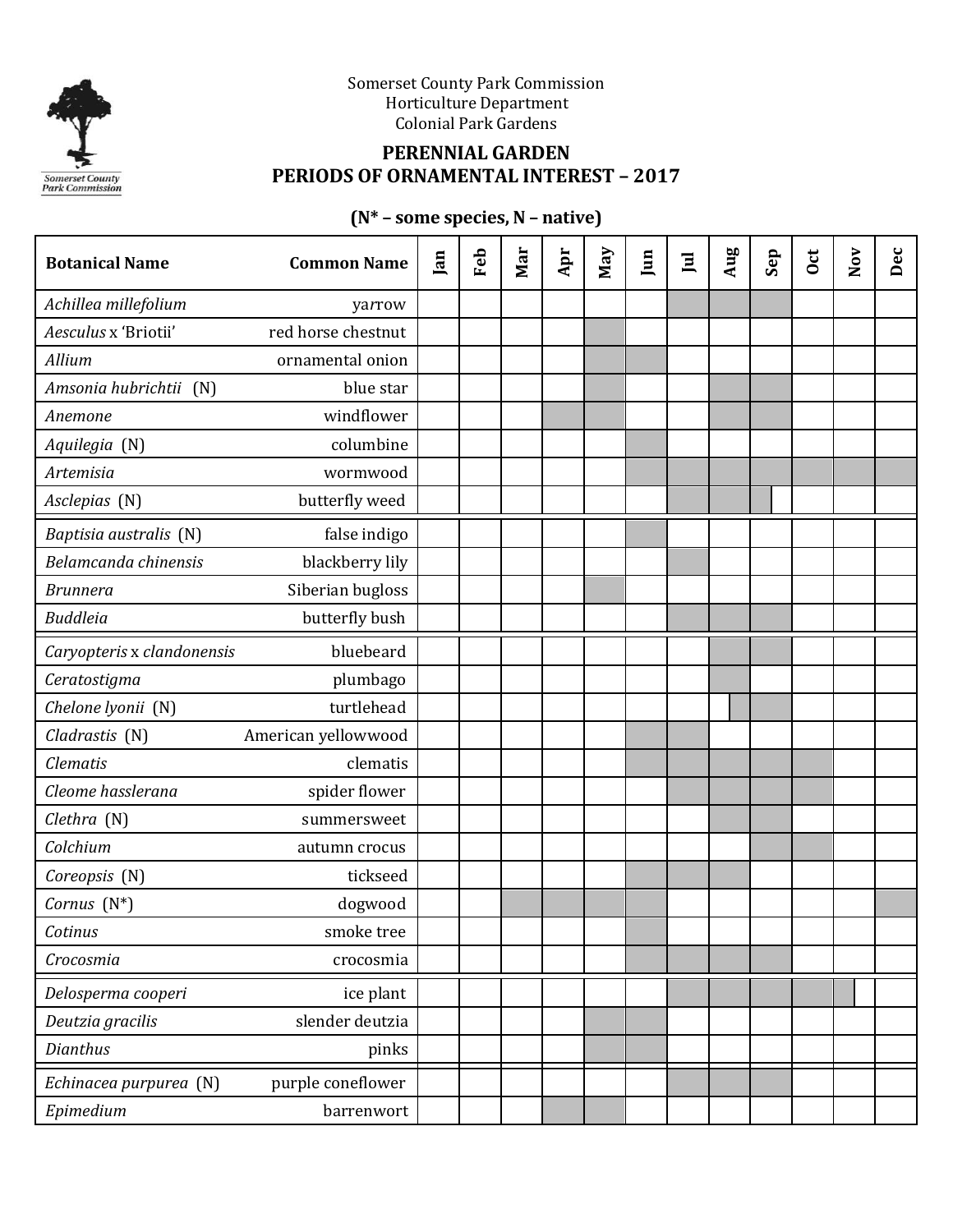### **PERENNIAL GARDEN, PERIODS OF ORNAMENTAL INTEREST - 2017**

**- 2 -**

# **(N\* – some species, N – native)**

| <b>Botanical Name</b>    | <b>Common Name</b>   | Jan | Feb | Mar | Apr | Nay | Jun | 亘 | Aug | Sep | <b>Oct</b> | $\mathbf{Nov}$ | Dec |
|--------------------------|----------------------|-----|-----|-----|-----|-----|-----|---|-----|-----|------------|----------------|-----|
| Eremurus x isabellinus   | foxtail lily         |     |     |     |     |     |     |   |     |     |            |                |     |
| Eupatorium purpureum (N) | Joe-Pye weed         |     |     |     |     |     |     |   |     |     |            |                |     |
| Fern $(N^*)$             | fern                 |     |     |     |     |     |     |   |     |     |            |                |     |
| Foeniculum vulgare       | bronze leafed fennel |     |     |     |     |     |     |   |     |     |            |                |     |
| Fothergilla (N)          | fothergilla          |     |     |     |     |     |     |   |     |     |            |                |     |
| Galium odoratum          | sweet woodruff       |     |     |     |     |     |     |   |     |     |            |                |     |
| Geranium                 | cranesbill           |     |     |     |     |     |     |   |     |     |            |                |     |
| Heliopsis (N)            | false sunflower      |     |     |     |     |     |     |   |     |     |            |                |     |
| Hemerocallis             | daylily              |     |     |     |     |     |     |   |     |     |            |                |     |
| Heuchera americana (N)   | coral bells          |     |     |     |     |     |     |   |     |     |            |                |     |
| Hibiscus syriacus        | Rose of Sharon       |     |     |     |     |     |     |   |     |     |            |                |     |
| Hyacinthoides hispanica  | Spanish bluebell     |     |     |     |     |     |     |   |     |     |            |                |     |
| Ilex(N)                  | $Holly$ - fruit      |     |     |     |     |     |     |   |     |     |            |                |     |
| Iris                     | iris                 |     |     |     |     |     |     |   |     |     |            |                |     |
| Kolkwitzia amabilis      | beauty bush          |     |     |     |     |     |     |   |     |     |            |                |     |
| Lagerstroemia indica     | crape myrtle         |     |     |     |     |     |     |   |     |     |            |                |     |
| Lavandula augustifolia   | English lavender     |     |     |     |     |     |     |   |     |     |            |                |     |
| Leucanthemum superbum    | shasta daisy         |     |     |     |     |     |     |   |     |     |            |                |     |
| Liatris spicata (N)      | gayfeather           |     |     |     |     |     |     |   |     |     |            |                |     |
| Lilium                   | lily                 |     |     |     |     |     |     |   |     |     |            |                |     |
| Limonium latifolia       | sea lavender         |     |     |     |     |     |     |   |     |     |            |                |     |
| Lychnis                  | rose campion         |     |     |     |     |     |     |   |     |     |            |                |     |
| Lycoris                  | naked lady           |     |     |     |     |     |     |   |     |     |            |                |     |
| Magnolia (N*)            | magnolia             |     |     |     |     |     |     |   |     |     |            |                |     |
| Monarda didyma (N)       | bee balm             |     |     |     |     |     |     |   |     |     |            |                |     |
| Muscari                  | grape hyacinth       |     |     |     |     |     |     |   |     |     |            |                |     |
| Nandina                  | heavenly bamboo      |     |     |     |     |     |     |   |     |     |            |                |     |
| <b>Narcissus</b>         | daffodil             |     |     |     |     |     |     |   |     |     |            |                |     |
| Nepeta faaseii           | catmint              |     |     |     |     |     |     |   |     |     |            |                |     |
| Ornamental grass (N*)    |                      |     |     |     |     |     |     |   |     |     |            |                |     |